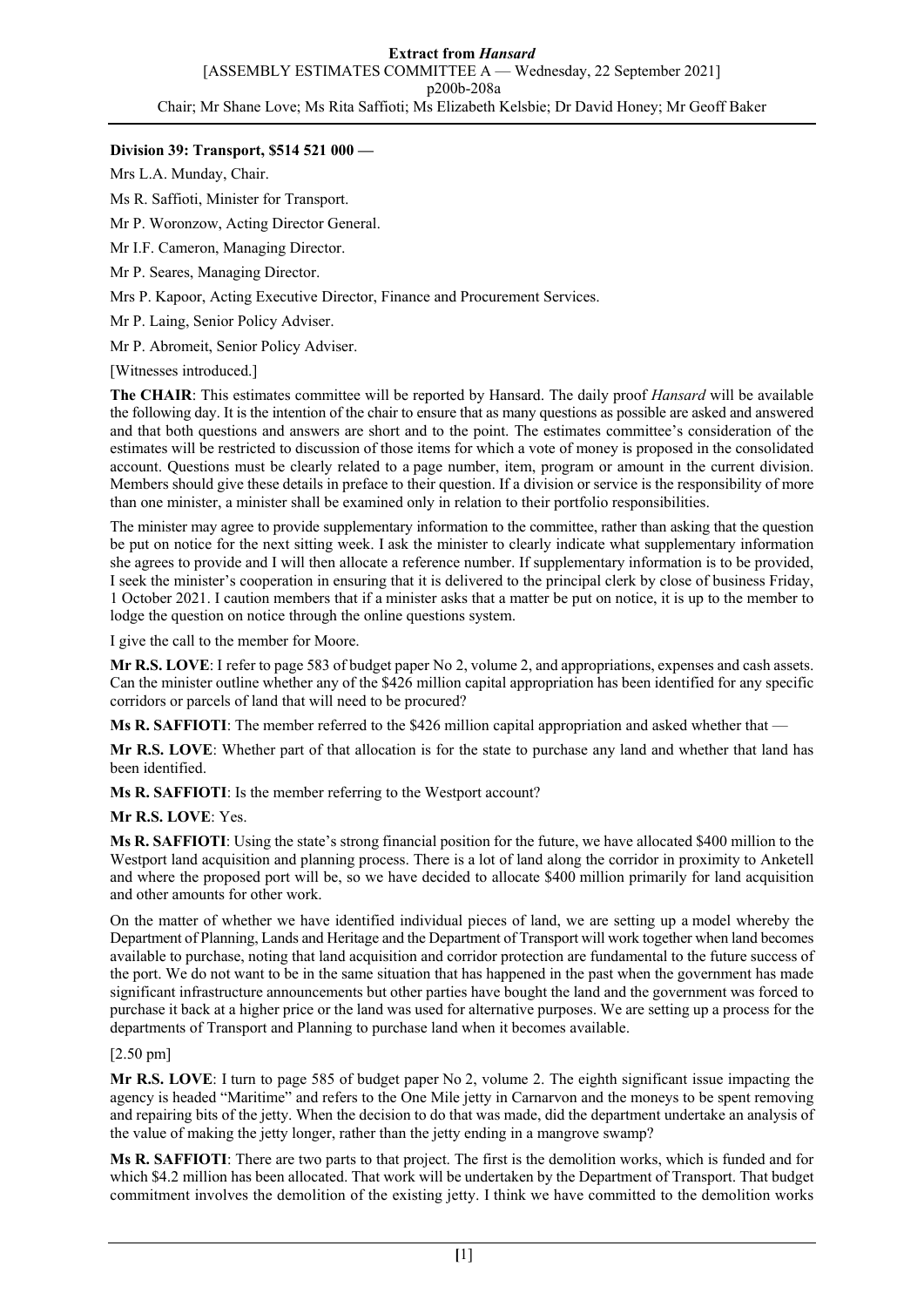post-100 metres. As the member is aware, bits of wood have been floating around the ocean. That wood has been picked up and stored away. I was able to visit the Department of Transport yards to see the different types of wood from the jetty. Some wood looks in good condition and some does not look in great condition. All the existing wood that has been found floating in the ocean has been kept.

The contract for the demolition of the jetty has been awarded, and that work will be undertaken by the Department of Transport. The work that will be managed by the Gascoyne Development Commission is the direct responsibility, in a sense, of the Minister for Regional Development. That work involves the jetty's replacement. I think we gave an election commitment to allocate \$4.8 million for the jetty's replacement. We have also sought a contribution from the commonwealth government to help fund the replacement. The Gascoyne Development Commission has led the consultation with the Department of Transport, a number of forums have been held at which Hon Alannah MacTiernan and Hon Kyle McGinn have attended, and the Gascoyne Development Commission conducted an options discussion about the jetty's replacement. The types of issues that the member has raised, such as the length of the jetty and what it will be built with, are all currently subject to discussion and community consultation and further funding being available, particularly from the commonwealth government. That is where that project is at. No final decision has been made on what it will be replaced with. That is subject to community consultation.

**Mr R.S. LOVE**: Would the minister concede that extending the jetty, which spans 400 metres, to 750 metres from the start of the jetty to the water, would probably not really achieve a lot? Is the minister indicating that there is the potential for that proposal to be revisited if there is enough concern about what has been proposed?

**Ms R. SAFFIOTI**: Yes. As I said, the Minister for Regional Development and Hon Kyle McGinn are leading that discussion in the community. I visited the area to get an understanding of what happened to the jetty. It is a timber jetty and is in pretty dire straits. There are a number of challenges in its removal and replacement. I know there is a lot of history to that area. I was able to visit the One Mile Jetty Interpretive Centre, which I had never visited before. It is an incredible little museum. One of the volunteers walked me around and it was quite incredible to get an understanding of the history of that area.

I do not want to pre-empt any community consultation. As I said, there are two key discussions on what the jetty will be made out of—wood versus concrete and steel—and how long the jetty should be. The two variables are currently being discussed by the commission, the relevant ministers, the community and the local council. I had the opportunity to go with Eddie Smith, the shire president, and the CEO, to see the One Mile jetty, the fascine and the old prawn jetty, which was quite interesting. It was a good day.

**Mr R.S. LOVE**: I thank the minister. I have finished with that line of questioning.

I want to flick to something completely different. I turn to the outcomes and key effectiveness indicators on page 587. The first outcome under the heading "Outcome: An accessible and safe transport system" states -

Percentage of wheelchair accessible vehicle taxi journeys carrying passengers in wheelchairs which meet the waiting time standard

I do not know the full reasons why, but I have received a number of complaints from regional communities about the unavailability of taxis for people with a disability in Busselton, Mandurah, Geraldton and Broome, for example. From what I understand, the Department of Transport was paying a subsidy or some sort of payment for the provision of these taxis but that seems to have somehow fallen off the rails. Consequently, those taxis are no longer provided in those areas. I understand that it is a consequence of the development of the NDIS and people having access to other forms of transport, but in some communities some individuals were relying on those taxis that could accommodate a wheelchair. Is the minister aware of the situation, and is it a budgetary matter that is reflected in the minutiae of the budget? It is very difficult to know exactly where all the expenses lie when confronted with large departments.

# [3.00 pm]

**Ms R. SAFFIOTI**: This issue has been raised with me. On a number of occasions, I have checked the availability of taxis that accommodate wheelchairs. There are a couple of issues. The first is the impact that the NDIS has had on the transport industry, and we will continue to work on that. More generally, earlier this year we awarded three grants of \$15 000 each to regional taxi operators to contribute to the cost of the purchase and installation of wheelchair hoists. I will just seek confirmation from my advisers here. We have a vehicle modification grant, and that continues. That is, for operators who want their taxi to be multipurpose, the government subsidises the modification to allow them to carry wheelchairs. That grant is \$15 000 per vehicle. We estimate that there will be about eight grants in 2021–22. We also have a carryover of seven operators who were successful for the grant in 2021–22 but have not yet been able to secure the equipment to commence the installation. I think that there are a couple of factors at play. The issue of the shortage of people and skills across the state has contributed to that situation, and, I suspect, given the shortage of vehicles coming into the state, the availability of vehicles has also had an impact, but it is something that we are very much constantly monitoring. The grants for modification have not changed and that grant of \$15 000 continues to be available to support the modifications of vehicles. I have heard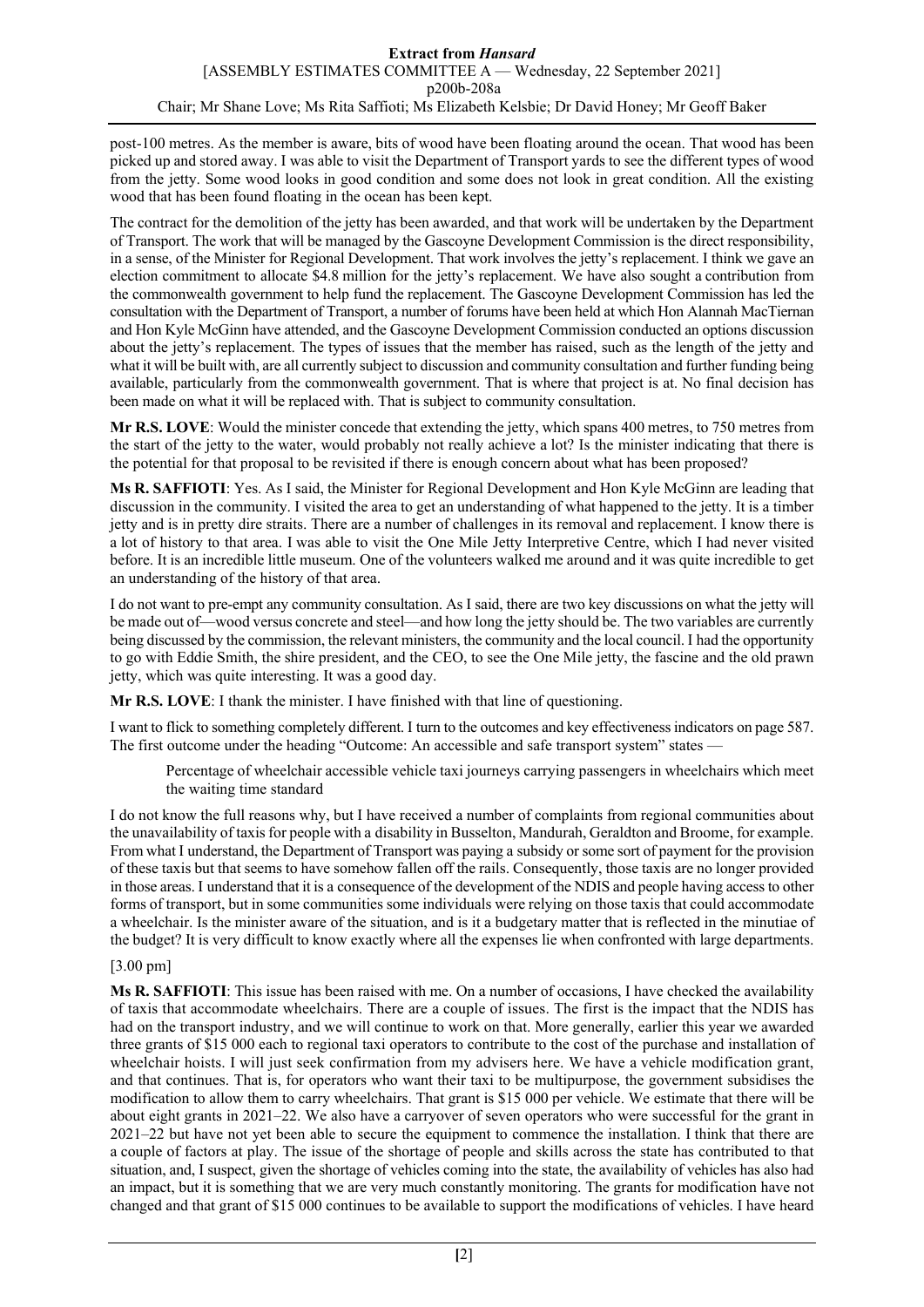different issues raised at different times, but we believe that we can continue to work with the industry to do that. We have also reduced the barriers of entry so that more people are able to provide wheelchair-compliant vehicles.

[Ms R.S. Stephens took the chair.]

**Mr R.S. LOVE**: Is the minister aware of any ongoing funding in the form of a subsidy that may have been delivered for people to operate those types of taxis?

**Ms R. SAFFIOTI**: There is the taxi user subsidy scheme, too. There are two components: there is a modification grant to facilitate the modification of vehicles and there is the taxi user subsidy scheme. That is for both metropolitan and regional areas. That TUSS continues. I think there were some issues with Black and White taxis, as I recall, but I might ask Iain Cameron to provide a further update. The TUSS has not changed at all and has not been removed. There are a couple of issues with TUSS. First of all, we are looking at how we can move to an electronic payment rather than a manual payment. The second issue is how it ties in with the National Disability Insurance Scheme. It has been a very difficult issue to challenge. As the member knows, NDIS on transport has been a difficult area to navigate, because sometimes we need volume to guarantee a service, and sometimes that cannot be guaranteed through the NDIS arrangements. It is something we continue to support, and if individual issues are raised, we ask the department to have a look at those. Did you want to comment?

**Mr I.F. Cameron**: Thank you, minister. Just to add to what the minister said, the issues of wheelchair-accessible taxis and taxis in regional areas are not new. In the past, both pre-reform and post-reform, we have had times when, for one reason or another, a business decision is made locally. As the minister said, the grants and funding that we provide through the department have not changed. Where there is a drop in a service, we are now able to work quicker with the local communities because those barriers to entry have been removed. Wherever those services drop or change, we will work with the local community, the local governments and the providers.

**Ms R. SAFFIOTI**: I think that even the availability of vehicles is probably a challenge, because we know that people have been waiting a very long time to get vehicles more generally.

**Mr R.S. LOVE**: There are situations whereby a taxi has been operating and has ceased to operate because it is not profitable to continue. As I say, I do not know whether that is a result of the NDIS coming in and taking some of the trade, but it leaves some areas with a gap, which is troubling to those people who are caught up in the situation.

**Ms E.J. KELSBIE**: I refer to page 597 of budget paper No 2, volume 2, "Coastal Projects and Zone Management". My query is regarding Denmark's Ocean Beach and others, I guess. We have had a pretty wild winter down my way, and Ocean Beach has suffered significant erosion, with the dunes and parts of the foreshore actually collapsing into the ocean, and the shire has had to close some of the facilities for a while in the interests of public safety. Can the minister please advise what funding is available in the budget to support the efforts of local government to rebuild following such erosion events and to protect popular iconic beaches like this one from future erosion?

**Ms R. SAFFIOTI**: I thank the member. I remember that the member raised this I think when we were in Kalgoorlie. As part of this budget, we have allocated an additional \$18.5 million over the next five years to help manage the impacts of coastal erosion and protect our coastline. This means that we will have \$33.5 million of funding over the next five years. I think that we have had a significant boost, and, of course, we have also asked the commonwealth to partner with us on this issue, because we believe this is a national issue. We got it onto the infrastructure priority list to identify that this is a significant issue that all states, in a sense, will be facing, and it will be a continuing issue as a result of storm surges and the impact of climate change. As I said, winter erosion is common in many parts, but the recent impact at Ocean Beach was unusually severe. That is one of the things that we are looking at. We have awarded the Shire of Denmark a 2021–22 Department of Transport coastal adaption and protection grant of \$55 000, which represents about 50 per cent of the estimated cost of \$111 000 to complete repairs of the retaining wall in line with the grant application submitted in March. This includes funds for coastal engineering consultancy, mobilisation, materials, plant hire and labour. As I said, the grant scheme is a program that provides up to 50 per cent of funding to coastal managers, including local governments, to undertake projects associated with identifying and adapting to coastal hazards. Under the CAP grant scheme, the Shire of Denmark completed its coastal hazard risk management and adaptation plan in 2018, and the long-term strategy is to continue to manage the retreat of infrastructure, but also make sure that we can protect the Denmark Life Saving Club. I think that the member was a president of that club, was she not?

**Ms E.J. KELSBIE**: Yes, I was the first female president, for about four years.

**Ms R. SAFFIOTI**: I read that somewhere. We know that the protection of the surf lifesaving club is very important, given the role it plays in the community. As I said, the grant of \$55 000 will help to refurbish the timber pile retaining wall. The Shire of Denmark has developed its plan for the area, and we will continue to work with local governments and shires such as Denmark to see how we can both manage and protect infrastructure where we can, but also try to monitor and understand erosion events to try to make sure that future infrastructure provision does not exacerbate or make issues worse.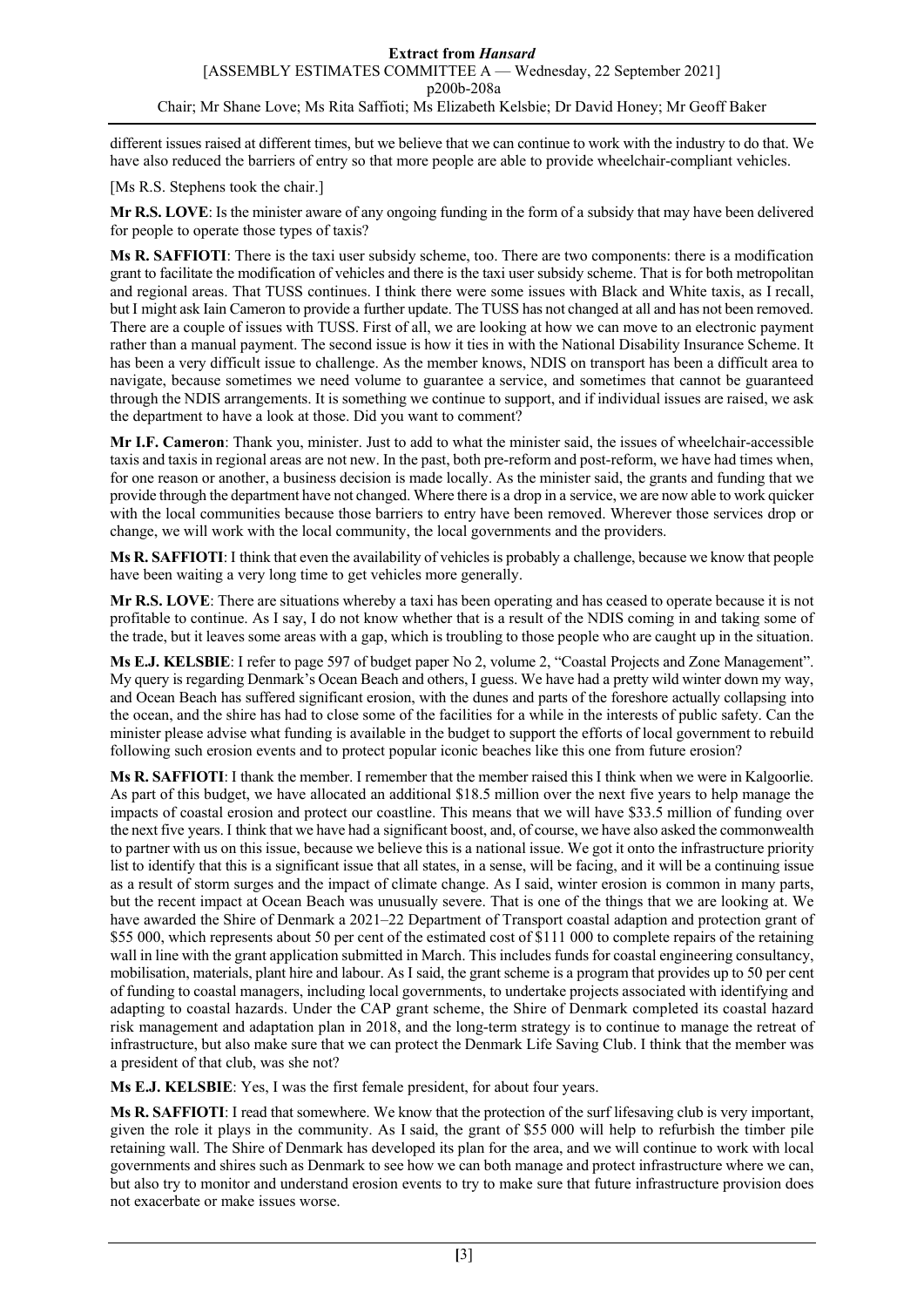As I said, it is a major challenge. There are many major challenges in managing climate change and significant weather events, and coastal erosion is one of the most significant, particularly where we have infrastructure located close to the coastline. We did a report that identified 55 hotspots. Of course, in Albany, I think there was also a discussion about private property falling into the ocean. There is the issue of private property and council and state infrastructure and how we can manage the protection of that infrastructure in some instances. There are other views of a managed retreat in circumstances in which we cannot prevent the continued impact, but I think that, particularly in places where we have significant infrastructure, trying to protect that infrastructure is paramount.

# [3.10 pm]

**Mr R.S. LOVE**: I want to move to page 587 of the budget papers and the explanation of significant movements of the department. Note 1 refers to the variance between the 2020–21 budget and the 2020–21 estimated actual for freight being transported on rail. The explanation given is that there was a decrease in rail container volumes to and from the Fremantle port. How did that manifest when we heard from representatives from the port authority that there was actually an increase in container traffic? Was there a disruption to the line or was there some other reason that that could not happen, because apparently there was an increase in the total number of containers coming through?

**Ms R. SAFFIOTI**: I think this was related a little bit to the unpredictability of some of the trade movements. Although trade movements increased, there were also some disruptions in movements. Some of the longer term guaranteed movements were not delivered. As I said, we have stabilised at around 20 per cent. It dropped to 18 per cent, but we have stabilised at around 20 per cent; I think we are up to 22 per cent again. I think the best way to describe it is by saying that it was because of the unpredictable trade movements that happened as a result of the COVID pandemic. Although activity increased, there was not the predictability in some instances. I understand that some of the longer term bigger movers went back to trucks for a period. As I have been briefed, it was more to do with the unpredictability of some of those container movements and, as a result, some of the train movements were not as strong as they had been.

**Mr R.S. LOVE**: I turn to page 589 and the driver and vehicle services. One of the dot points refers to assessing driver competency and issuing and renewing drivers' licences in accordance with commonwealth and government requirements and driver competency standards. Significant concern has been relayed to me by people from various communities, including Bunbury, about the difficulty of getting bookings and the very low pass rates—less than 40 per cent seems to be the norm now—of people sitting their driving test. There is some concern about what is behind that. The minister may remember that there was a change in the number of hours that people had to do before they sat their practical driving assessment. When that was announced, it was put with the idea that there would be an increase in the pass rate because people would be more competent as drivers as they would have more experience. In fact, we have seen a general decrease in the pass rate. I wonder whether there is an understanding of why the initial pass rate seems to be getting lower rather than increasing, even though young drivers are getting double the amount of instruction before they sit their practical driving assessment.

**Ms R. SAFFIOTI**: This is about young people getting their drivers' licences. The most common issues raised with my office are school bus services and drivers' licences. Getting our driver's licence is such a big part of our life. I will not go through the history of when I got my driver's licence!

There are a couple of things. I will ask Iain Cameron to make this point, but more generally the road safety results for young drivers have improved incredibly over time. The statistics on the number of young drivers killed or seriously injured on our roads are very strong, which supports the increased focus on driver training. About three or four years ago, changes were made to the order of the hazard perception test and the number of hours. I do not have a historical analysis of pass rates over time, but I know that we have brought in a number of initiatives to help with quality assurance, including recording driving tests through iPads.

The other point I want to make is that over the past 18 months, we have had some impacts because of the COVID pandemic; we had lockdowns last year and a few this year. We closed our driving assessment processes for a number of weeks, and months in some instances, and that required quite a lot of catch-up.

I do not know whether the pass–fail rate has changed dramatically over time. The statistics indicate that the rate is about 40 or 50 per cent and that corresponds with my anecdotal evidence. My niece got it on her third attempt and my nephew got it on his second attempt. My experience is that it is rare for someone to get it on their first attempt. I do not know whether the rate has dropped dramatically over time. We are introducing a number of different measures, including electronic bookings. We went through a period in which we confirmed that people were going to turn up to their test on the following day to make sure that there was more availability, because sometimes people would book tests and then not turn up. The other more general issue is that sometimes people will book a test because they have done their hours, even though they may not be ready to sit the test. That is something that only the individual and their family will know. That is a view that has been put to me. I might ask Iain Cameron to provide further advice on this one.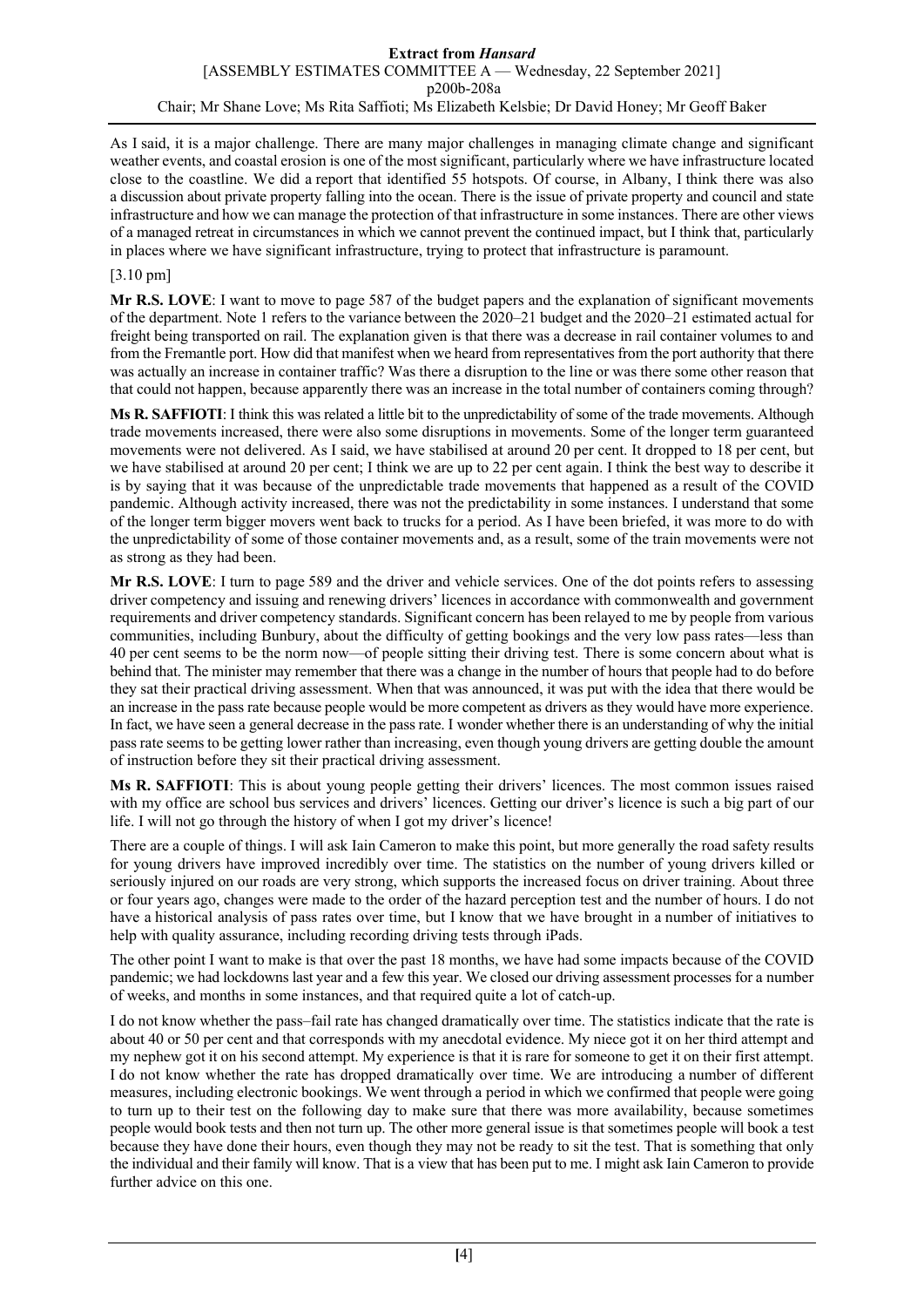**Mr I.F. Cameron**: As the minister said, there has not been a dramatic change in pass rates in recent times. The comment that the minister made earlier is the most important one: from a safety point of view, over the last 10 years, the safety of young drivers aged 17 to 19 years has improved by 60 per cent. That coincides with a number of the changes to the licensing system that the minister has talked about—that is, the preparation. It is not a requirement just to be professionally coached. It can be just hours of supervised experience, so the quality of that experience varies. As the minister has said, the 50 hours has been set not so much purely from a safety point of view, but from the point of view of what the community can reasonably access over time. There is international evidence that a much higher number would result in much higher safety, but the minister's point is key: some people are not ready after 50 hours. We have a statutory minimum number of hours that enables them to sit their test.

The reasons for failure are worth noting. They are generally breaches of the road rules—for example, speeding, failing to stop at a Stop sign and things like that. As the minister said, people are concerned about whether the assessment has changed. It has not. The assessments are monitored and candidates certainly get verbal feedback, and they are able to see how and where they failed. The important thing is that the reasons for failure are quite significant. They are breaches of the road rules. They are not minor technicalities; they are significant ones.

# [3.20 pm]

**Mr R.S. LOVE**: Representations made to me indicate that people have had to put their children through the testing regime seven, eight or nine times. I think the cost at that stage—do not quote me in *Hansard*—was over \$90 a test and the cost increased by a small amount last year, I think. Some people are paying hundreds and hundreds of dollars to go through this test. I accept what was said about the need to be safe, but when we have virtually doubled the number of supervised driving hours required before one sits the test and the assessment process is still the same, why have we seen an increase in the failure rate, rather than an increase in the pass rate? That does not seem to be a logical result to me. I think a review of the processes would be good.

I take issue with the other point made about feedback. Feedback is minimal to the point that none is given. Often when a young person has failed, especially the first couple of times—maybe it gets worse, I do not know—they are quite upset. It has been relayed to me that at that point the assessor will often take that as a signal that they do not want to talk to them, so they will just ignore them and leave them and do not provide feedback. They are left quite bewildered about why they failed. I have heard from enough people from all over, in not only my electorate but many areas, and I think there is a common problem here. I am wondering whether the government could undertake to look at what is going on and why those trends seem to be occurring. I have heard that from driving instructors as well as from parents and young people. I believe there probably is an issue here, and I suggest that if we want to improve the issuing and renewing and the system around assessing driver competency, maybe the department could look at it.

**Ms R. SAFFIOTI**: We will take that on board. As I was saying, getting a driver's licence is always an emotive time. I remember going through it a number of years ago, and it is one of those major milestones in life. We have to make sure that the young adults are treated with respect and feedback is provided.

More generally, it is worth noting that in remote towns and communities, such as in the Pilbara and the Kimberley, our experience is that many young adults are not going for drivers' licences. It happens a little bit in regional WA, but generally in the more remote parts like the Kimberley and Pilbara. Therefore, we have announced a \$4.9 million initiative to help young people get drivers' licences. I understand that the federal government has also announced free driving lessons, I think, for those who are on JobSeeker and subsidies for unemployed people to access paid driving instructors. We have allocated \$4.9 million. It is really about improving accessibility of driver tests, starting in the more remote areas. For example, we want to increase support to the Kimberley and Pilbara teams to undertake more drivers tests and, more generally, look at the availability of not only driver assessors but driving instructors, availability of cars and so forth. I hear from people whom I know that the requirements have changed. They have increased over time.

There are other theories about young people and road rules. I will give the member some other theories that have been put to me. One is that young people are not on their bikes or on the road that often anymore, so there are issues to do with understanding distances and the road rules. When kids used to ride their bikes everywhere, they had a better understanding of managing safety and understanding speeds and the road rules, because to move around the streets by bike, people have to understand the road rules. That is why I think bike education and walking and cycling to school, for example, is very important. If we get people onto the streets and understanding the hazards, perception and speeds and some basics, such as which way to look before they cross the road, that will all help in managing driving as well. There are other theories on that from that point of view. I know the member is from a farming background. The member would know that a lot of young people used to learn how to drive well before the age of 17. Again, a lot of young people who grew up in a rural environment probably are no longer doing that or do not have uncles and aunties with farms that they used to drive on.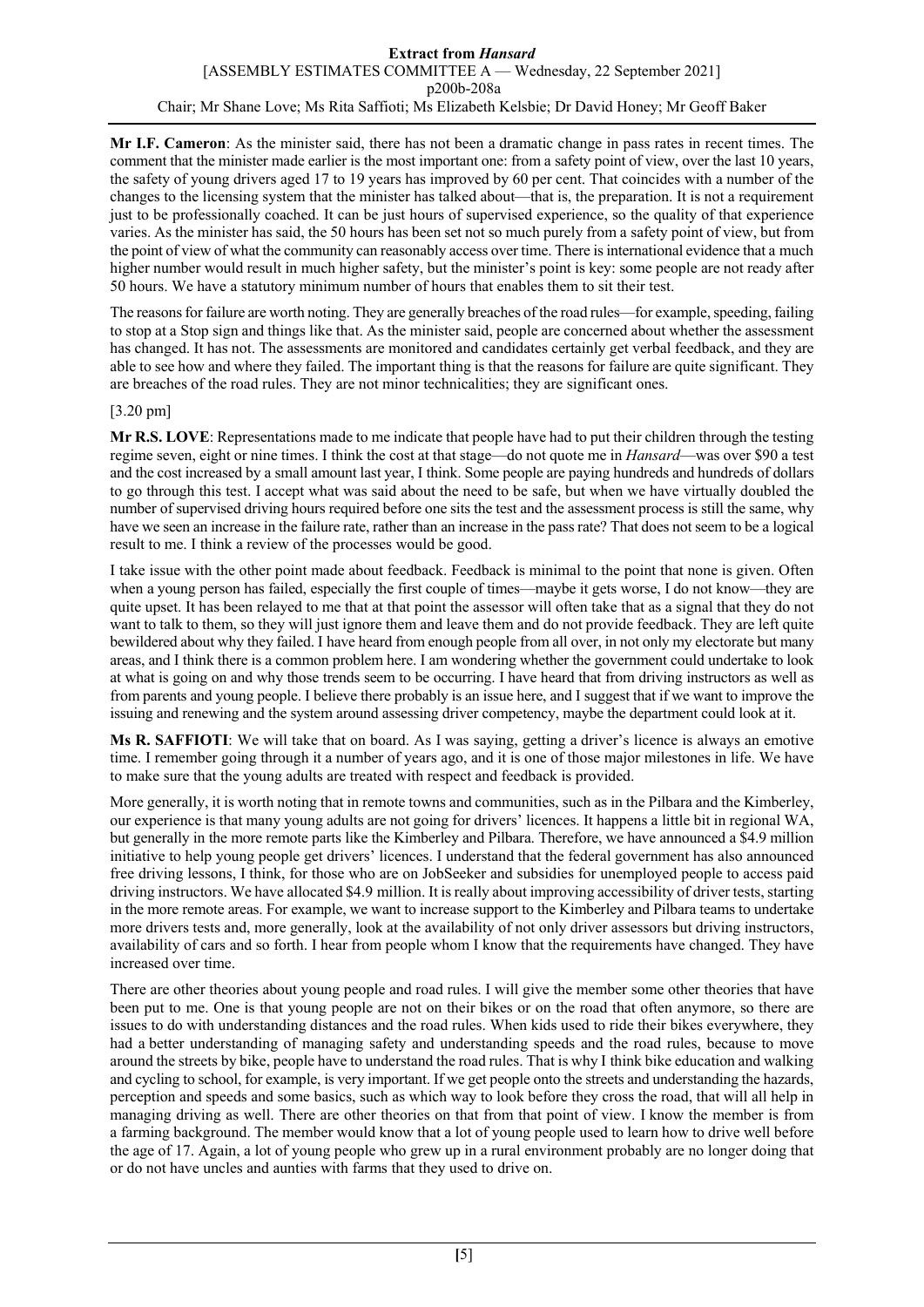There are a number of different reasons, but we are very committed to making sure that young people are respected in the process and, if we get issues, we follow them up. We try to make sure that there is quality assurance for all the driver assessors. Why my niece did not pass her test was quite interesting, but everyone has different views on how they have been treated. We want to make sure that there is a good level of quality assurance across the system.

**Mr R.S. LOVE**: I strongly support the idea of providing funding for some of those remote areas to undertake not only assessment but training, because one of the great problems in remote and Aboriginal communities is that many people do not have a driver's licence to do the instruction. A lot of kids end up driving without a licence because there is no-one to teach them, then they get a record and then they cannot drive.

**Ms R. SAFFIOTI**: That is exactly the issue we want to address. Before they start to get into the legal system, we want to give them a chance. Access to vehicles and to supervised instruction is a challenge faced by a lot of families. I think it is probably even greater in some parts of rural or remote WA. It is an issue, and when both parents are working or if it is a single-parent household, getting that supervised instruction is a challenge. We support all these types of initiatives and commonwealth government subsidies. A number of NGOs and volunteer organisations work in this area. They differ from area to area. The Minister for Police is very keen to see police and community youth centres more involved in this space, which sounds to me like a good idea, particularly in regional WA. PCYCs have dedicated facilities and good volunteers and, of course, are connected to the local police service, and could do some driving support and instruction. I think that is a great initiative and we are very keen to work with the Minister for Police. Of course, he is also the Minister for Road Safety. We are trying to lock in and partner with established local groups—they may differ from area to area—to support not only the assessment, but the driving instruction.

**Mr R.S. LOVE**: Still on licensing, I turn from the basic car licence to heavy vehicle licences. It has been put to me by people in the industry that there is a shortage of drivers, and part of the problem is the time it takes to transition from being a car driver to having a heavy rigid licence to a multi-combination or higher level of licence. The idea has been put to me that it would be better to have a system for those licences that is based on competency, rather than age. As we know, there are shortages of drivers. Getting young people in there is very difficult, because they see that as a barrier to entry into the transport industry. Consequently, we are seeing older and older drivers.

I also have a question about whether there needs to be some strengthening of English as a prerequisite to those matters. Concerns have been expressed to me by drivers, especially those running east–west, that they will not use Great Eastern Highway or they do not like driving on it now because so many eastern states drivers do not understand the road rules or the road signs. We cannot help that, but we can help what happens in Western Australia.

# [3.30 pm]

**Ms R. SAFFIOTI**: There are a couple of things. Companies like Centurion, for example, or organisations like the Western Roads Federation and the Australian Livestock and Rural Transporters Association have put the issue of the ageing demographic of truck drivers to us. They always say that if you go to a school careers expo, there is no stand saying, "Become a truck driver." It is not promoted as an attractive career in high schools, and I think that is something we all need to try to turn around. There is that aspect.

We worked with the Minister for Education and Training and launched the heavy haulage driver operation skill set program on 12 April 2021. It tries to address the driver shortage. We want to see 500 new drivers trained for road transport and heavy rigid licences, with upskilling from HR licences to heavy combination and multi-combination licences. We are working with industry to do that. I understand that there had been more than 100 commencements in the metropolitan area as of 24 August, and 23 people out of the first cohort now have jobs in the industry. I went to the program, and we saw women, Aboriginal people and people moving from other industries—a really diverse group of people looking to become truck drivers. That is a positive and that is a specific initiative we have funded through a real partnership between the Western Roads Federation, Main Roads and the TAFE sector, and we want to continue that.

A second thing about the age and requirements is the licensing issue, but again we are looking at it. One of the complicating issues is insurance and whether people are able to be insured if they are younger. I was at a lunch the other day where the insurance industry was represented together with key industry people, and it appears that insurance organisations understand the challenges and are seeing what they can do to be more flexible about who can be insured. It was put to me at that lunch that maybe that delay between the ages of 17 and 25 is just too long, and by that age people are getting other jobs. We are definitely on to looking at the licensing requirements, and we are undertaking training more generally to try to get as many people to become truck drivers as possible.

**Dr D.J. HONEY**: Having six children, with four of them having their licences, I guess I have been through a bit on that! My concern about the process is that I have been told—I have not checked the fact—that fewer than half of people aged under 25 now have their drivers' licences. Although we have seen a reduction in the number of incidents, if you like, with drivers under the age of 25, there has been a reduction in driving incidents in all categories, and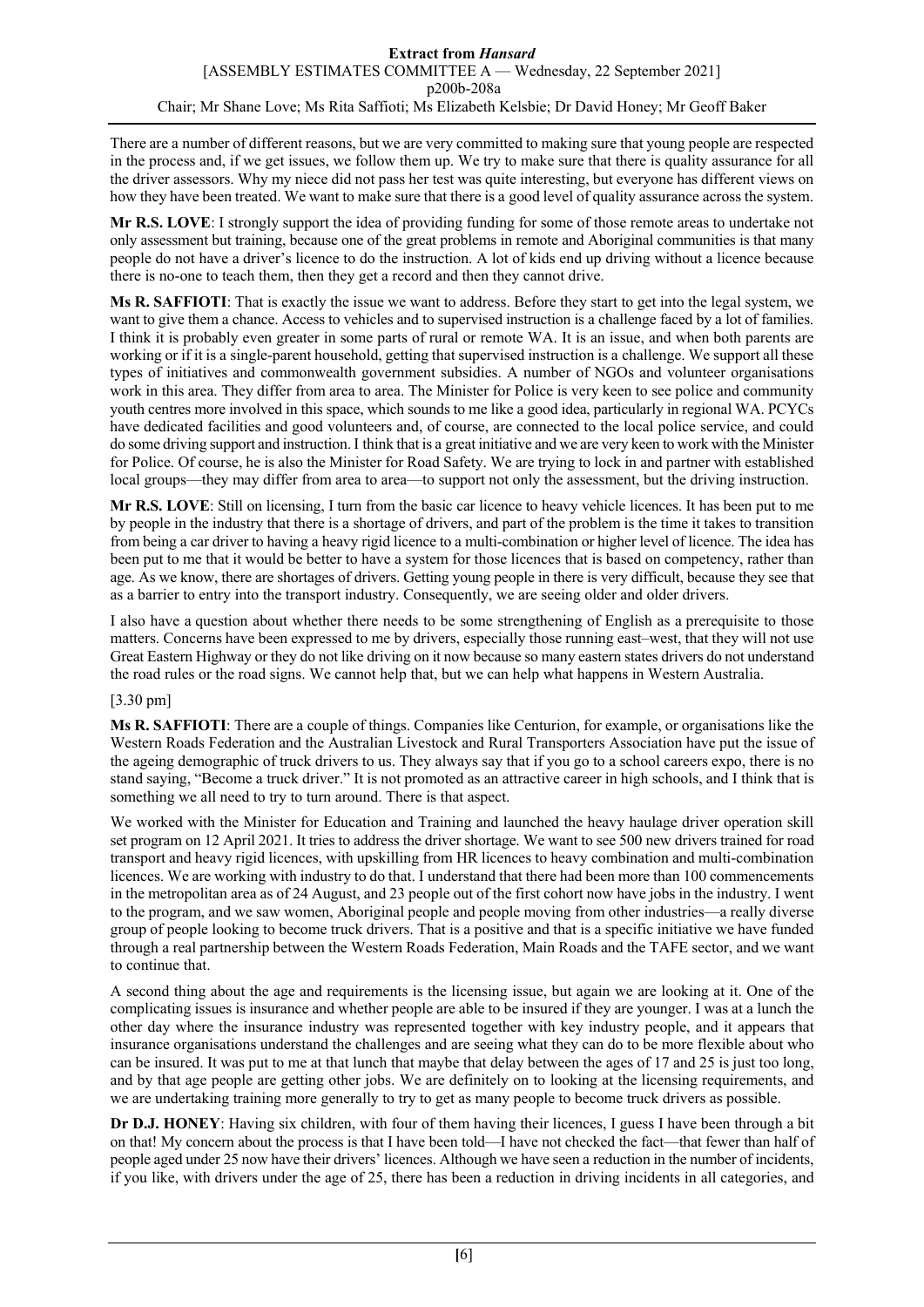that is principally because roads and vehicles are improving dramatically. I wonder whether the reduction is simply based on the fact that there are far fewer under-25s now on the road than when I was a boy.

Also, a little while ago, when that section of the department was able to maintain the funding from the licensing income under the net appropriation basis, the failure rate doubled in the following year. I am not saying that people consciously set out to do things, but the number of people employed in testing directly correlates with the number of times people fail. If people failed less, not as many people would be needed to carry out the testing. I wonder whether there is a system in the department that incentivises a higher failure rate. I heard what the minister's adviser said about the reasons people fail, but I can certainly say from my direct personal experience that there may be substantive things, but there may be very trivial things that come down to a straight personality difference. As I say, it concerns me that in this department there is a direct incentive for people to maintain their employment through people failing tests.

**Ms R. SAFFIOTI**: I do not think that is the case. I do not think we have bonuses for failing people!

**Dr D.J. HONEY**: I know; it is the number of people carrying out the tests.

**Ms R. SAFFIOTI**: I do not think revenue is kept depending on how many tests are undertaken. I do not think supervisors are failing people to keep their jobs. I think there is a massive demand out there and we probably do not have enough assessors. That might have been the case in the past, but I do not think it is now. I understand that it is a very emotive and stressful time, and people have different experiences. Our role is to continually make sure that we have a quality-assurance system. I tell members what, compared with when my mum got her licence—I will not go into exactly how she got her licence 40 years ago—the quality assurance is much better nowadays!

**Mr G. BAKER**: I refer to page 584 of budget paper No 2, volume 2, and the line item "COVID-19 Information Call Centre" under "COVID-19 Response". I wonder whether the minister could update us on the assistance provided by Transport staff during the COVID pandemic.

**Ms R. SAFFIOTI**: Some of the work undertaken by the Department of Transport over the past 18 months has been in assisting the Western Australia Police Force with staffing the COVID hotline. There is a memorandum of understanding with the WA Police Force that in the case of natural disasters and so forth, the Department of Transport contact centre will supply staff. As of 27 March 2020, Transport commenced its preparation to implement 13 COVID. Initial operating hours were from 7.00 am to 10.00 pm, seven days a week, and current operating hours are Monday to Sunday, 8.00 am to 6.00 pm. A total of 793 000 calls have been received from the initial go-live day to date. Transport was very much on the front line of dealing with COVID issues. Currently, 65 staff members are employed on the 13 COVID line, including in leadership and support roles. These are all Department of Transport employees. The contact centre is managed by the Department of the Premier and Cabinet. There have been a number of different inquiries—for example, questions about the G2G PASS, travel applications, border directions, COVID-19 testing results and so forth. I would personally like to thank everyone involved in the Department of Transport who assisted and continues to assist the police force.

**Mr G. BAKER**: So they are matters well outside the portfolio.

# [3.40 pm]

**Ms R. SAFFIOTI**: Exactly. When COVID first hit it was very much looking at the resources across government and how we could use those to manage the significant task in front of us. I am really happy that the Department of Transport stepped up and was probably the key agency supporting those staff. It has been something that I think the State Emergency Coordinator has mentioned to me a number of times and he thanked the Department of Transport and its staff for their work and commitment in helping answer those COVID-19 phone calls.

**Mr R.S. LOVE**: I wanted to talk briefly about the coastal facilities that the Department of Transport manages. I am talking about service area 3 on page 590 under the heading "Maritime", and the third dot point, which states —

planning, building and managing new and existing land and water-based facilities for the use of the community as well as recreational and commercial vessel owners;

I would like to ask a couple of specific things within my area. As the minister is aware, I raised a grievance about Jurien Bay marina the other day. This photo shows the state of the marina at the moment. As the minister can see, it is quite abysmal. There are a lot of grumpy people up there about the state of the marina, and justifiably so. I know it is not in the budget. I would suggest that as a matter of priority—the minister may be considering it—the minister tries to get some funding for that in the midyear review coming up very shortly.

**Ms R. SAFFIOTI**: We are very much considering it. I have asked the commonwealth to contribute as soon as possible. Primarily, as part of the midyear review discussions with the commonwealth, together with budget discussions with the commonwealth, we have asked for some funding from the commonwealth. I have already approached the commonwealth on that. Hopefully, it will contribute; and, if it does, I am sure we can get the project underway, noting that the process for getting the appropriate environmental and other approvals is still underway. We do not expect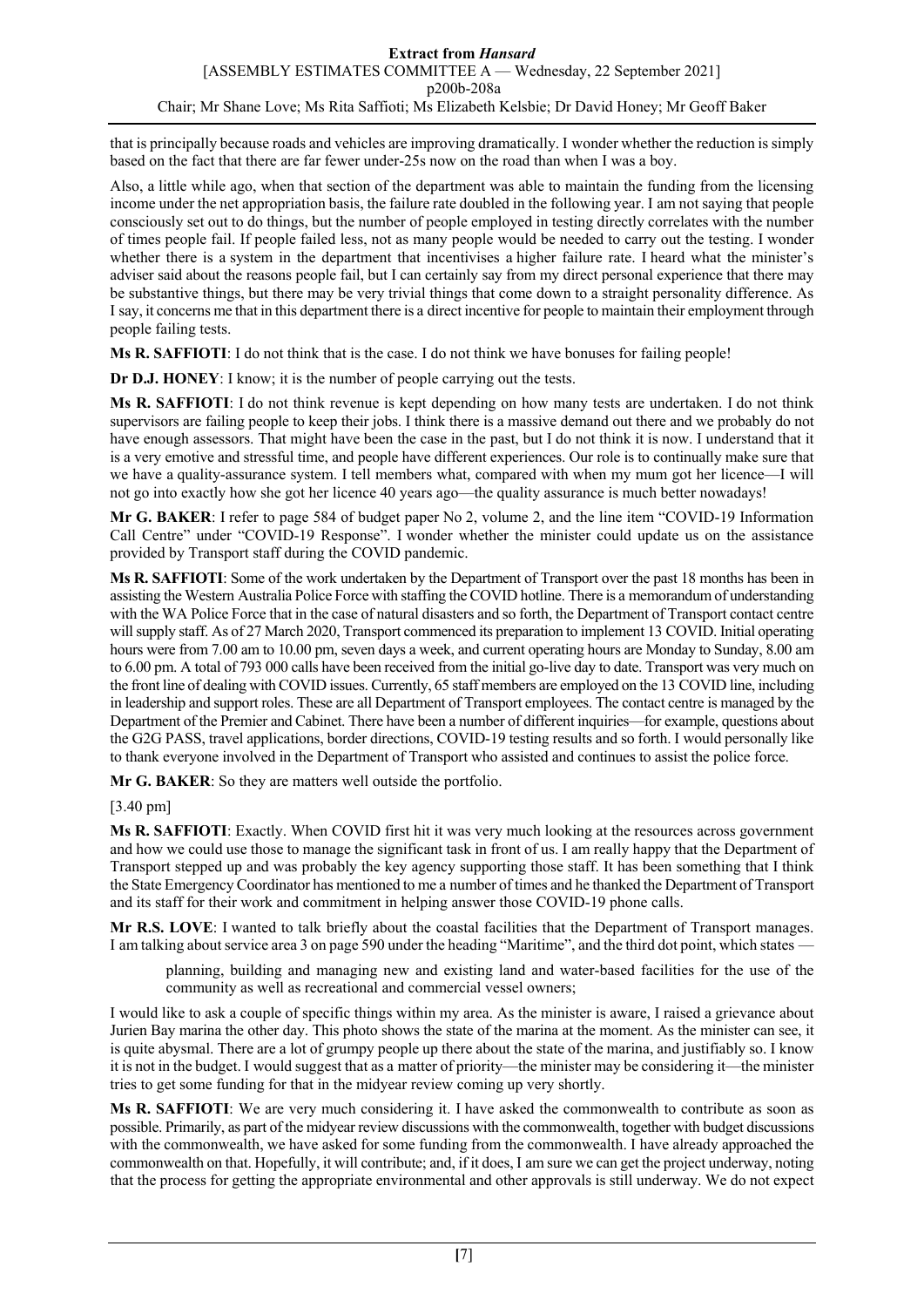those approvals to be finalised until the middle of next year. I am very much keen to get some funding, but also to finalise the approvals. Should we get the funding, we will be able to then proceed with the extension of that breakwater.

**Mr R.S. LOVE**: Thank you for that assurance, minister. I would suggest, though, that with a very large budget surplus it may not necessarily be the will of the commonwealth government to provide more funding to the Western Australian government, in which case we are still left with a situation. There is a need that exists regardless of whether the commonwealth government puts its hand in its pocket.

**Ms R. SAFFIOTI**: The commonwealth government contributes billions of dollars to state budgets every year. I cannot say why it would withhold money to us this year. We believe we deserve our fair share. We provide a certain percentage of revenue to the commonwealth through, in particular, the fuel excise levy or its replacement, and we expect to at least get our fair share through its transport and infrastructure fund. I would not give up on commonwealth funding for such a project. I believe that it should be interested in this project. I am not sure about everyone's relationship with Barnaby over there, but get on the phone to Barnaby and see whether he is keen to support WA, given he is our Acting Prime Minister for a few days.

**Mr R.S. LOVE**: I am sure he will have a receptive ear, but, as I said, with a very large budget surplus reported in the press in the eastern states, it might be difficult to get money out of the commonwealth government at the moment, I would have thought.

**Ms R. SAFFIOTI**: I do not believe that. The fact is that we have been managing the economy well and we have kept COVID out; we should not be penalised. I do not believe in penalising good behaviour. The fact is also that we are managing to prop up the national economy. I think we are sending \$1 billion over east every week to help support all the payments that New South Wales requires, because it did not manage the COVID pandemic very well at all.

**Mr R.S. LOVE**: Further to the issue of neglected state facilities in Western Australia, Port Gregory jetty has been sand locked for many years on one side at high tides et cetera, and it now pretty well has sand completely built up around it. Is there any process or has any thought been given to how that situation could be rectified, given that a number of fishing vessels now use Port Gregory jetty and it is a vital piece of infrastructure in that town?

**Ms R. SAFFIOTI**: I must say, I might need to visit Port Gregory to understand the extent of what has occurred there. There are a number of longstanding issues or problems in maritime infrastructure around the state. I remember when I first got the portfolio, I was amazed, and I continue to be amazed, that for a state with such an interaction with the water, we need a lot of investment to support both marinas and jetties across the state. I think one of the issues has been the infrastructure provided, in many instances. I am not laying blame on anyone, but maybe the science was not tested as much as it could have been, or there have been changes to our environment that mean that I see a number of briefing notes that say, "This harbour was created X, but changing sea conditions means it is not functional, or there are issues". That is across the state. We are investing a lot in trying to correct some past issues and also to provide maritime infrastructure.

As I said, if the member goes around the state, he will see we have Spoilbank Marina, a massive and significant project that is being undertaken; the marine hub in Onslow, partnering in particular with the local shire; the work we are undertaking for Exmouth and the Tantabiddi boat ramp, making sure that the business case we develop there creates a boat ramp that can facilitate tourism expectations for decades to come while not significantly impacting the environment; and the Broome boating facility. There is a lot of catch-up infrastructure, and we will continue to work on all of it. But, like I said, this is the state budget; it is economics. There are finite resources and we are working as hard as we can to try to address some of the problems of the past and provide projects for the future.

**Dr D.J. HONEY**: I refer to page 591 of budget paper No 2, volume 2, under the heading "On-demand Transport". Could the minister update us on the taxi plate buyback scheme, whether that scheme is now complete, the status of that scheme in terms of the number of plates bought back, and the number of taxis operational?

# [3.50 pm]

**Ms R. SAFFIOTI**: Apologies; we do not have that information on hand. I am happy to provide it by way of supplementary information. As I recall, and this is just from memory, there were about 1 200 plates and I think all but three were purchased. All those plates have been bought back. We can, by way of supplementary information, provide the number of plates that were bought back by the government as part of the buyback scheme. That work was completed about two years ago, so I do not have that figure on me, but I might have it by the end of this session. Sorry; there will be no supplementary information because I have the information here. A total of \$118.2 million was paid against 1 032 taxi plates. That is probably fewer owners, but that is the number of plates. The buyback payments were completed in July 2019.

**Mr R.S. LOVE**: I want to talk very briefly about service and key efficiency indicators, service 1, which is strategic transport policy and integrated planning.

**The CHAIR**: Can you please provide a page number, member?